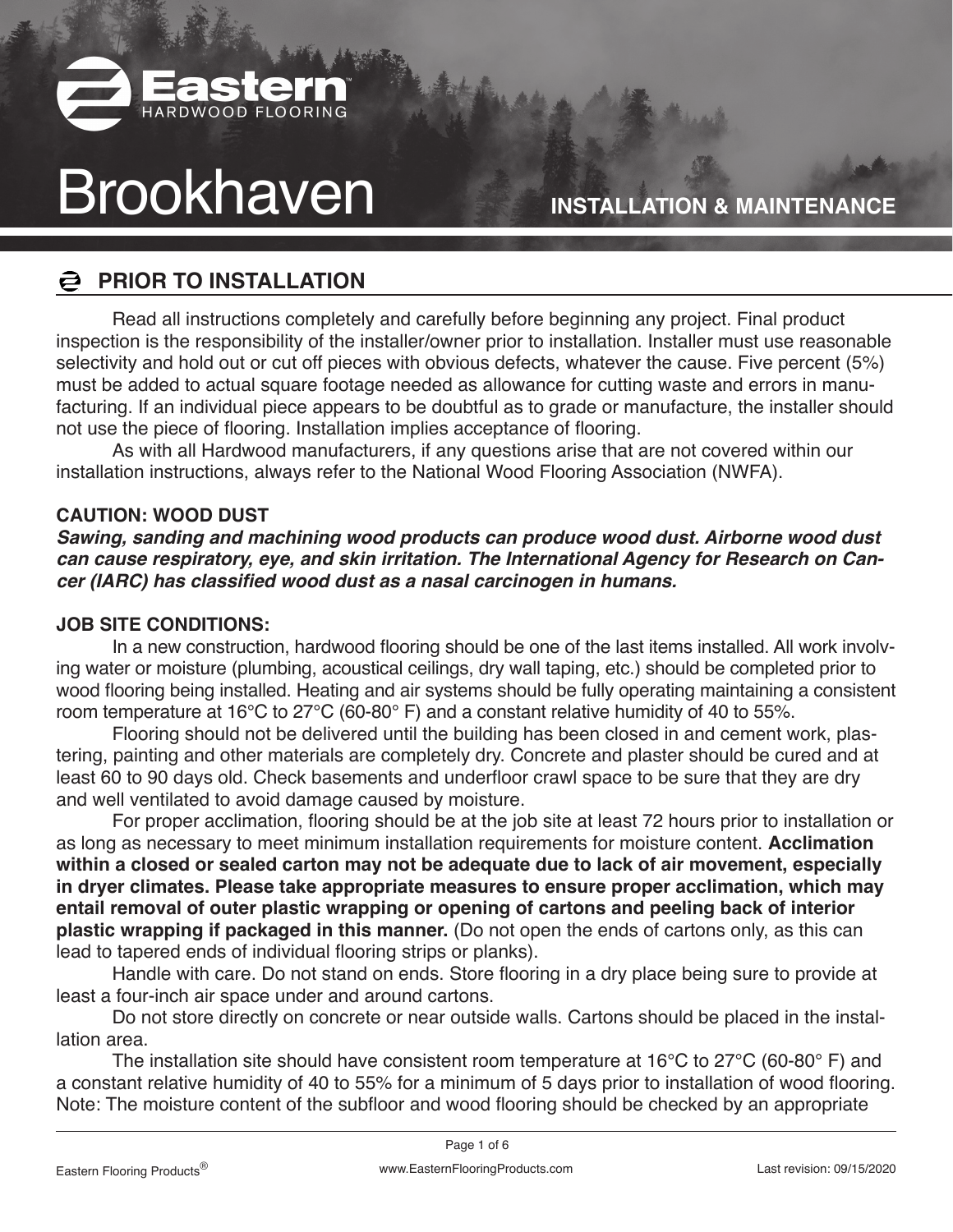

**INSTALLATION & MAINTENANCE**

method. There should be no more than 4% (2% on planks 3" and wider) moisture content difference between properly acclimated wood flooring and subflooring materials, taking into consideration normal living conditions and equilibrium moisture content (EMC).

**IMPORTANT:** ¾" solid flooring is for on or above grade installation only. ¾" solid flooring cannot be installed over radiant heat.

### **APPROVED SUBFLOOR TYPES:**

- APA approved 3/4" or thicker exterior plywood.
- ¾" (23/32") OSB on 16" center floor joists properly nailed.
- Concrete slab with additional approved wood sleepers and screed system. (See NWFA's guidelines)
- Wood Floors (if installed at proper angle only).
- Resilient tile and sheet vinyl if installed over an above mentioned and approved subfloor.

**NOTE:** Particle board is not an acceptable subfloor.

#### **SUBFLOORS MUST BE:**

- Clean scraped or sanded, swept, free of wax, grease, paint, oil and other debris
- Smooth/Flat within 1/8" in 6'. Sand high areas or joints, fill low areas
- Structurally Sound nail or screw any loose areas that squeak. Replace any damaged subflooring
- or underlayment
- Dry an 8 to 10% moisture content is ideal and must never exceed 13% prior to installation of wood flooring.

**REMEMBER:** All moisture testing must be before wood has been acclimated 72 hours and job site requirements met.

**Wood Substrates:** Test the moisture of the wood substrate using a calibrated moisture meter approved for testing wood moisture according to the meter manufacturer. The reading should not exceed 13%, or read more than a 4% difference than moisture content of products being installed. (maximum 2% for planks 3 1/4" and wider)

**Concrete Slabs (regardless of existing floor covering):** Must have a minimum of ¾" plywood installed as a screed/sleeper system with a minimum of 6mil polyfilm vapor barrier secured to the slab for solid hardwood to be nailed or stapled only. Engineered may be glued directly to the concrete.

All concrete subfloors must be tested for moisture content prior to installation of the hardwood flooring. The moisture content of the concrete subfloor must not exceed 3 lbs/1000 sq. ft emissions or contain a Relative Humidity of 75% or less, referring to ASTMF2170.

### **METHODS TO TEST IF MOISTURE IS PRESENT IN THE CONCRETE SUBFLOOR:**

1. Use an approved calibrated concrete moisture meter as a preliminary measurement for mois-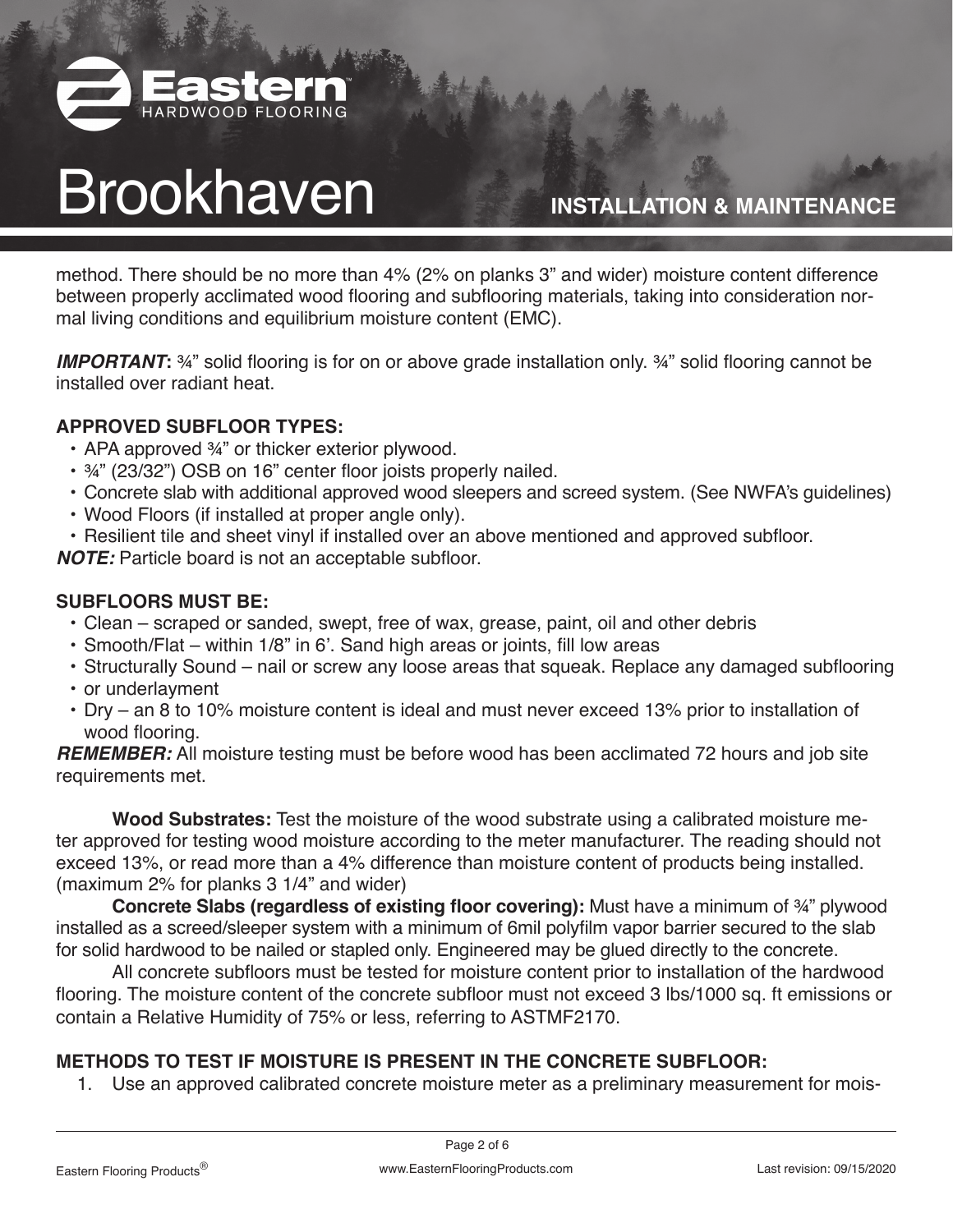

### **INSTALLATION & MAINTENANCE**

ture such as: Delmhorst Moisture Meter Model G Tramex Concerete Encounter. Follow manufacturer's specific calibration requirements. Generally, this type of testing will only give you an idea if moisture may be present. This does not imply a safe reading to install.

2. Perform a polyfilm test. Tape down 2' x 2' polyfilm squares (a clear garbage bag or plastic drop cloth will do) in several places on the floor. Wait 24 – 48 hours, and then check for the appearance of condensation on the inside of the bag or plastic for a darkening on the concrete subfloor. Either occurrence signals the likely presence of excess moisture, requiring a mandatory calcium chloride test or in-situ RH test ASTMC2170.

Once you have determined the moisture content, a test must be performed to determine the moisture and alkalinity emissions through the concrete slab.

- Perform a calcium chloride test according to the manufacturer's instructions. The maximum acceptable reading is 3-lbs. /24 hours/1000 sq. ft. for moisture emissions or RH in-situ probe test have a max of 75%.
- Perform a pH test according to the manufacturer's instructions. A pH reading of 6-9 on a pH number scale of  $1 - 14$  is acceptable.
- If the test results exceed this number the concrete slab should be sealed with appropriate sealers to correct those emissions as per the manufacturer's recommendations.

**Installation on plywood and wood substrates**: Do not install over particleboard. Subfloor should be constructed of 5/8" or thicker plywood when installing directly over minimum 2 x 10 floor joists 16" on center. Plywood sheets should be laid with grained outer plies at right angles to joists; adjacent rows staggered four feet and nailed every 6" along each joist with 7D or larger nails. When installing directly over old wood or strip floor, sand any high spots, re-nail old floor to eliminate squeaks or loose boards, and install new planks at right angle (perpendicular) to the old floor, or over lay old floor with ¼" plywood underlayment. Leave a 1/8" gap at the edges and nail with 7D or larger nails every 6" at the edges and every 12" in both directions and through the interior of each sheet of plywood. The moisture content of the wood or plywood should not exceed 13%.

#### **JOB SITE PREPARATION**

- Acclimate product for 72 hours prior to installation
- Verify subfloor is level to within 1/8" in 6', and structurally sound. Repair as needed
- Undercut door casings
- Remove any existing wall base, shoe molding, quarter round, and doorway thresholds

## **INSTALLATION TOOLS**

The following tools will be helpful, if not necessary for proper installation: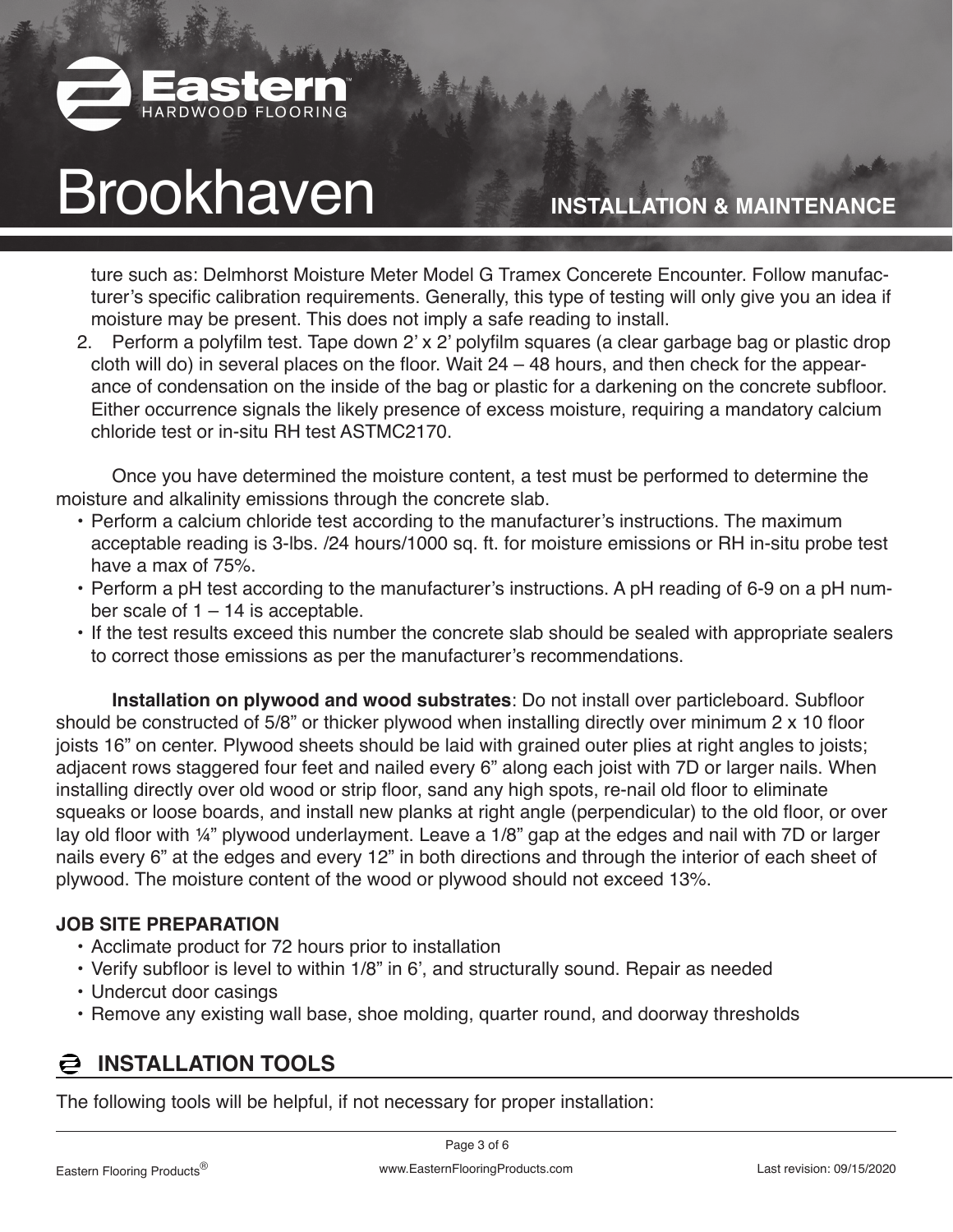

## **INSTALLATION & MAINTENANCE**

- 1. Moisture meter
- 2. Mallet
- 3. Table or circular saw
- 4. Circular Saw with a fine-toothed blade
- 5. Chalk-line
- 6. Tape measure
- 7. Hammer
- 8. Drill with 1/16" drill bit
- 9. Nailset
- 10.Jamsaw or handsaw
- 11. A good quality power nailer (in proper working condition, will greatly speed installation)

## **GENERAL GUIDELINES**

### **GETTING STARTED**

For optimal visual appeal, install parallel with the longest wall. However, to reduce subfloor sagging, the floor should be installed perpendicular to the flooring beams unless the subfloor has been reinforced. Installation should start from the straightest wall, usually an outside wall whenever possible. In at least two places, at least 18" from the corner, measure out equal distance from the starting wall and snap a chalk line. This measurement must be the sum of the width of the flooring plus an additional  $\frac{3}{4}$ " to allow for expansion space and the width of the tongue. Allow 1/2" expansion when installing floating floors.

### **INSTALLATION – FIRST & SECOND ROWS:**

For the first two rows, use boards that are among the longest and straightest. Use the widest plank for the first row for random and alternate width products. Align tongue of first row on chalk line. The groove should be facing the starting wall. Pre-drill  $\frac{1}{2}$ " from back (groove) edge, 1" – 2" from each end, and at 6" intervals when possible. Fasten using 4 or 6d finishing nails or 1" pneumatic finish nails/ brads. Countersink the nails.

Pre-drill and blind-nail at a 45 $^{\circ}$  angle through the tongue of the first row every 1" – 2" from the ends and spaced in 8" to 10" intervals. To ensure flush engagement of groove with the following row(s), countersink the nails. Continue blind nailing using this method with following rows until stapler can be used. Alternatively use a pneumatic finish nailer and install nails/brads at the same intervals with a minimum length of 1 1/2"-2". To ensure the desired overall appearance, stagger end-joints of adjacent rows at a minimum of 4" to 6"when possible. Please see nailing patterns chart at end of document.

### **INSTALLING THE FLOOR:**

Always use the recommended fastener for the specific product being installed. Use a minimum 1 1/2" fastener recommended by the stapler manufacturer 1"to 2" (2.5 – 5cm) from the ends spaced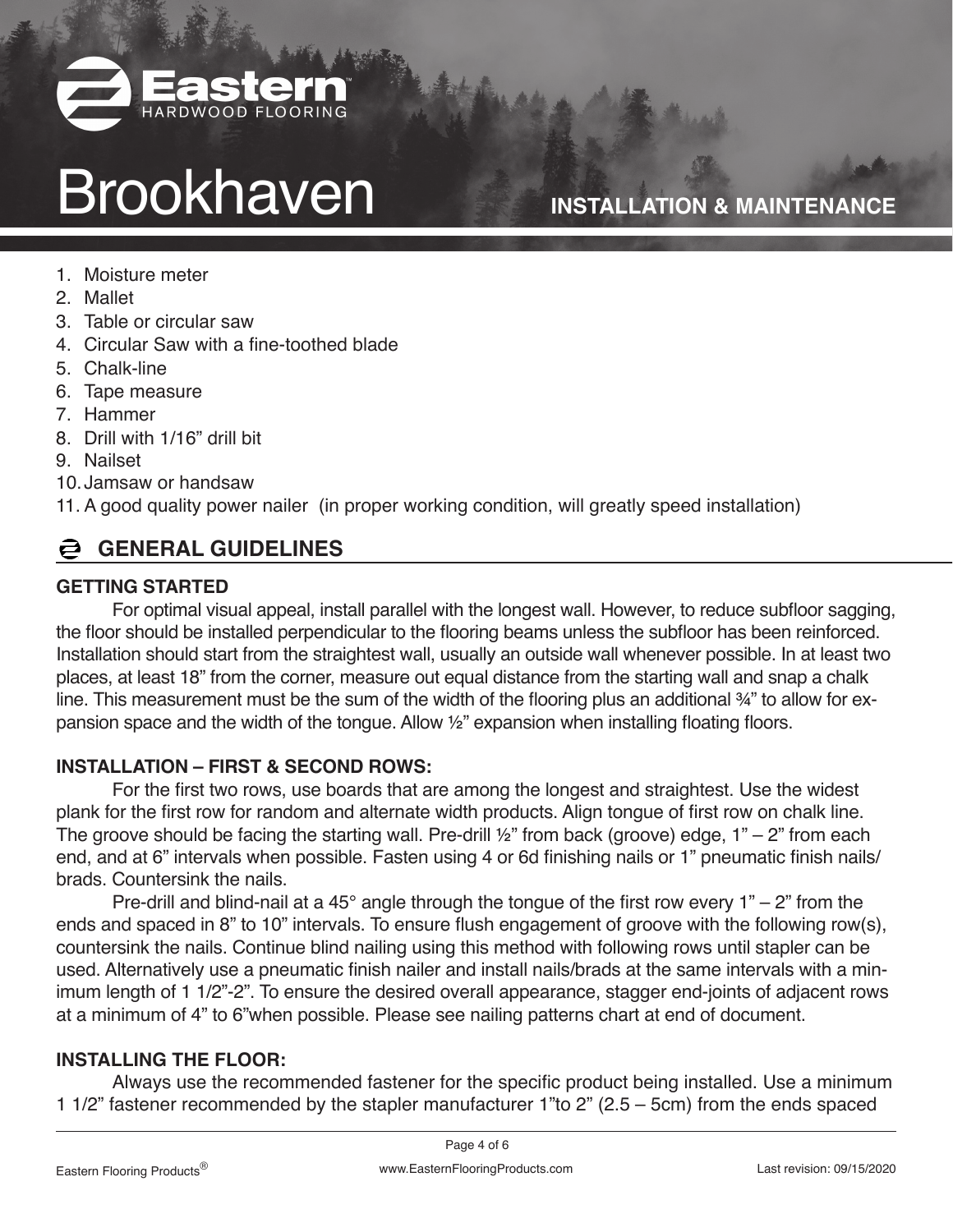

**INSTALLATION & MAINTENANCE**

at 8"to 10" intervals.

Set compressor at 70 PSI. If tongue damage occurs, lower air pressure. Fasten several sacrificial boards to the floor. Check for surface damage, air pressure setting, tongue damage, edge blistering, etc.., before proceeding. Make all adjustments and corrections before installation begins. Once proper adjustments have been made, remove and destroy the boards. Work from several cartons when installing the floor to vary the depth and color of the overall look. The last 1 to 2 rows will need to be face-on the tongue side, following the nailing pattern used for the first row.

#### a **NAIL DOWN INSTALLATION**

Please refer to the National Wood Flooring Association (NWFA) for nail down installation instructions.

### **COMPLETING THE INSTALLATION**

- Remove all tape and clean the floor with the recommended hardwood flooring cleaner
- Trim all underlayment (floating only) and install or re-install any transition pieces, reducer strips, Tmoldings, thresholds, bases and/or quarter round moldings that may be needed. These products are available pre-finished to blend with your flooring. Nail moldings into the wall, not the floor
- Inspect the floor, filling all minor gaps with the appropriate blended filler
- If the floor is to be covered, use a breathable material such as cardboard. Do not cover with plastic
- Leave warranty and floor care information with the owner. Advise them of the product name and code number of the flooring they've purchased
- To prevent surface damage, avoid rolling heavy furniture and appliances on the floor. Use plywood, hardboard or appliance lifts if necessary. Use protective castors/castor cups or felt pads on the legs of furniture to prevent damage to the flooring.

## **REQUIRED FASTENERS LISTED BY NWFA**

| <b>WOOD FLOORING TYPE</b>                 | <b>FASTENER TO BE USED</b>                                                                                                                         | <b>FASTENER SPACING</b>                                                                                                                                                                                                                                                                   |
|-------------------------------------------|----------------------------------------------------------------------------------------------------------------------------------------------------|-------------------------------------------------------------------------------------------------------------------------------------------------------------------------------------------------------------------------------------------------------------------------------------------|
| Solid plank $\frac{3}{4}$ " x 3" or wider | $1\frac{1}{2}$ – 2" fastener, or 6d-8d<br>casing or finish nails. On slab<br>with $\frac{3}{4}$ " underlayment, use 1 $\frac{1}{2}$ "<br>fastener. | Blind fastener spacing along the<br>lengths of the strips, minimum<br>two fasteners per piece near the<br>ends $(1n - 3n)$ . In addition, every<br>$6" - 8"$ apart for blind nailing,<br>10" - 12" for face nailing. To as-<br>sist the nailing schedule, option<br>is to apply adhesive. |